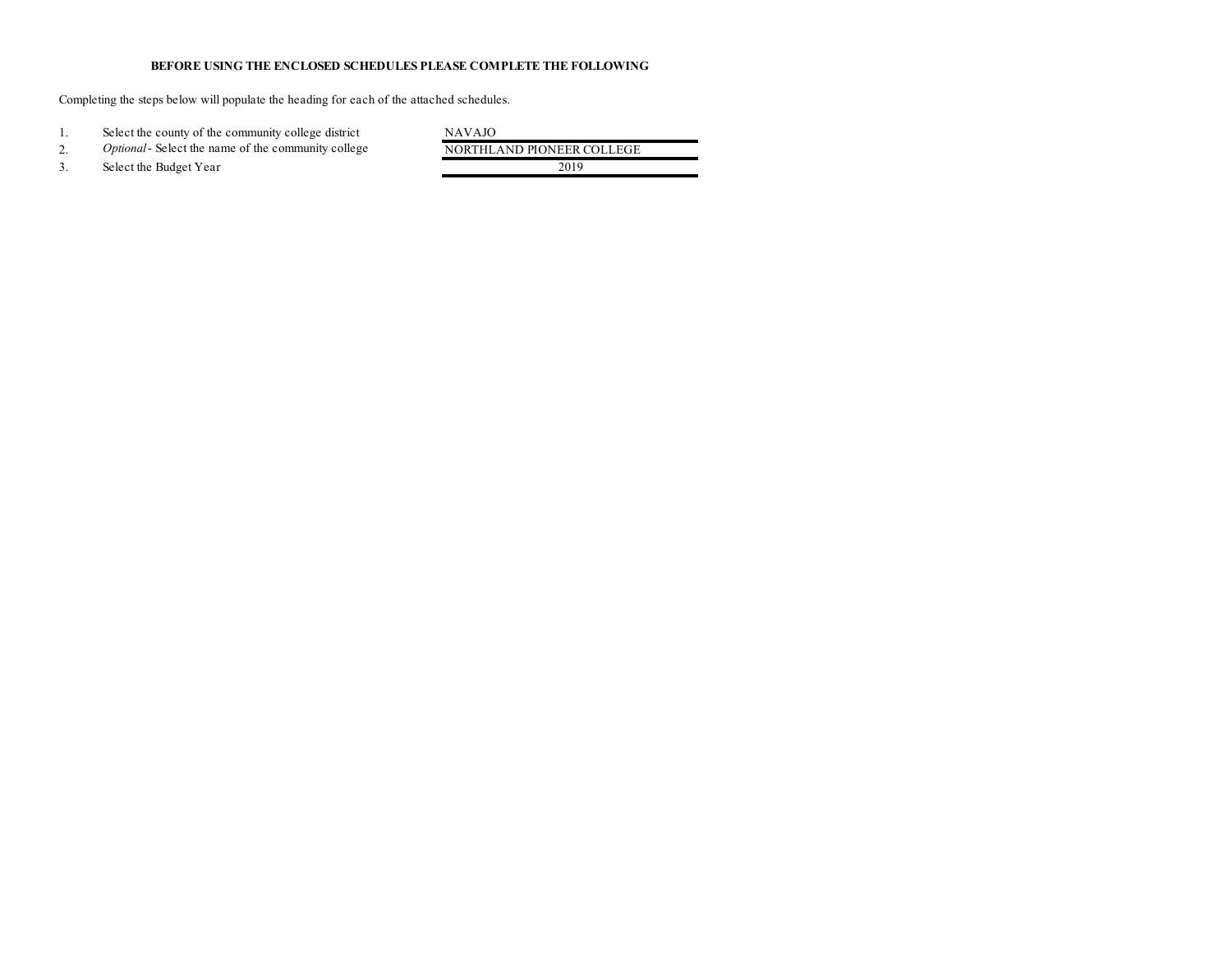**OFFICIAL BUDGET FORMS NAVAJO COUNTY COMMUNITY COLLEGE DISTRICT NORTHLAND PIONEER COLLEGE FISCAL YEAR 2019**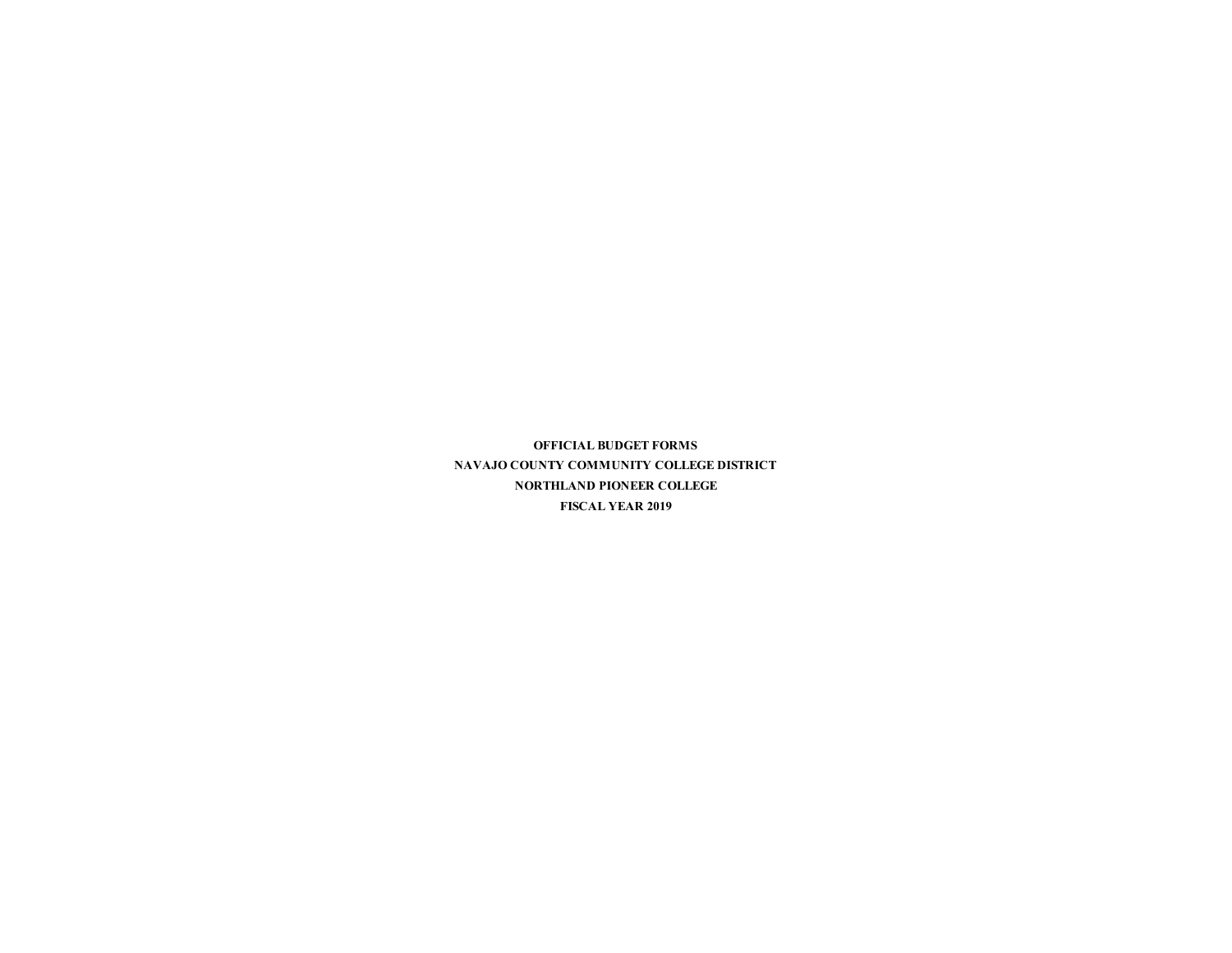### **NAVAJO COUNTY COMMUNITY COLLEGE DISTRICT NORTHLAND PIONEER COLLEGE BUDGET FOR FISCAL YEAR 2019 SUMMARY OF BUDGET DATA**

|      |    |                                                                                                                                                         |                                                                 |         |                                                                 |    | Increase/Decrease<br>From Budget 2018<br>To Budget 2019 |                                            |  |  |  |
|------|----|---------------------------------------------------------------------------------------------------------------------------------------------------------|-----------------------------------------------------------------|---------|-----------------------------------------------------------------|----|---------------------------------------------------------|--------------------------------------------|--|--|--|
| Ι.   |    | <b>CURRENT GENERAL AND PLANT FUNDS</b>                                                                                                                  | <b>Budget</b><br>2019                                           |         | <b>Budget</b><br>2018                                           |    | Amount                                                  | $\frac{0}{0}$                              |  |  |  |
|      | А. | Expenditures:<br>Current General Fund<br>Unexpended Plant Fund<br>Retirement of Indebtedness Plant Fund<br><b>TOTAL</b>                                 | 27,988,697<br>11,443,000<br>39, <del>431,69</del> 7             |         | 27,296,054<br>5,369,100<br>32,665,154                           | S  | 692,643<br>6,073,900<br>6,766,543                       | 2.5%<br>113.1%<br>20.7%                    |  |  |  |
|      | B. | Expenditures Per Full-Time Student Equivalent (FTSE):<br>Current General Fund<br>Unexpended Plant Fund<br>Projected FTSE Count                          | 13,994 /FTSE<br>5,722 / FTSE<br>2.000                           | \$      | 13,703 /FTSE<br>2,695 / FTSE<br>1,992                           | S  | 292 /FTSE<br>3,026 / FTSE                               | 2.1%<br>112.3%                             |  |  |  |
| II.  |    | TOTAL ALL FUNDS ESTIMATED PERSONNEL COMPENSATION                                                                                                        |                                                                 |         |                                                                 |    |                                                         |                                            |  |  |  |
|      |    | Employee Salaries and Hourly Costs<br><b>Retirement Costs</b><br><b>Healthcare Costs</b><br>Other Benefit Costs<br>TOTAL.                               | 15,434,817<br>1.609.043<br>1,808,975<br>1,376,642<br>20.229.477 | S.<br>S | 14,963,955<br>1.567.742<br>1,730,640<br>1,363,203<br>19,625,540 | S. | 470,862<br>41,301<br>78,335<br>13,439<br>603,937        | 3.1%<br>2.6%<br>4.5%<br>$1.0\%$<br>$3.1\%$ |  |  |  |
| III. |    | SUMMARY OF PRIMARY AND SECONDARY PROPERTY TAX LEVIES AND RATES                                                                                          |                                                                 |         |                                                                 |    |                                                         |                                            |  |  |  |
|      | A. | Amount Levied:<br>Primary Tax Levy<br>Secondary Tax Levy<br><b>TOTAL LEVY</b>                                                                           | 15,055,197<br>15,055,197                                        | \$      | 14,834,954<br>14,834,954                                        |    | 220,243<br>220,243                                      | 1.5%<br>$1.5\%$                            |  |  |  |
|      | B. | Rates Per \$100 Net Assessed Valuation:<br>Primary Tax Rate<br>Secondary Tax Rate<br><b>TOTAL RATE</b>                                                  | 1.8164<br>1.8164                                                |         | 1.8067<br>1.8067                                                |    | 0.0097<br>0.0097                                        | 0.5%<br>$0.5\%$                            |  |  |  |
| IV.  |    | MAXIMUM ALLOWABLE PRIMARY PROPERTY TAX LEVY FOR FISCAL YEAR 2019 PURSUANT TO A.R.S. §42-17051                                                           |                                                                 |         |                                                                 |    |                                                         | 15,356,069                                 |  |  |  |
| V.   |    | AMOUNT RECEIVED FROM PRIMARY PROPERTY TAXES IN FISCAL YEAR 2018 IN EXCESS OF THE MAXIMUM<br>ALLOWABLE AMOUNT AS CALCULATED PURSUANT TO A.R.S. 842-17051 |                                                                 |         |                                                                 |    | \$                                                      |                                            |  |  |  |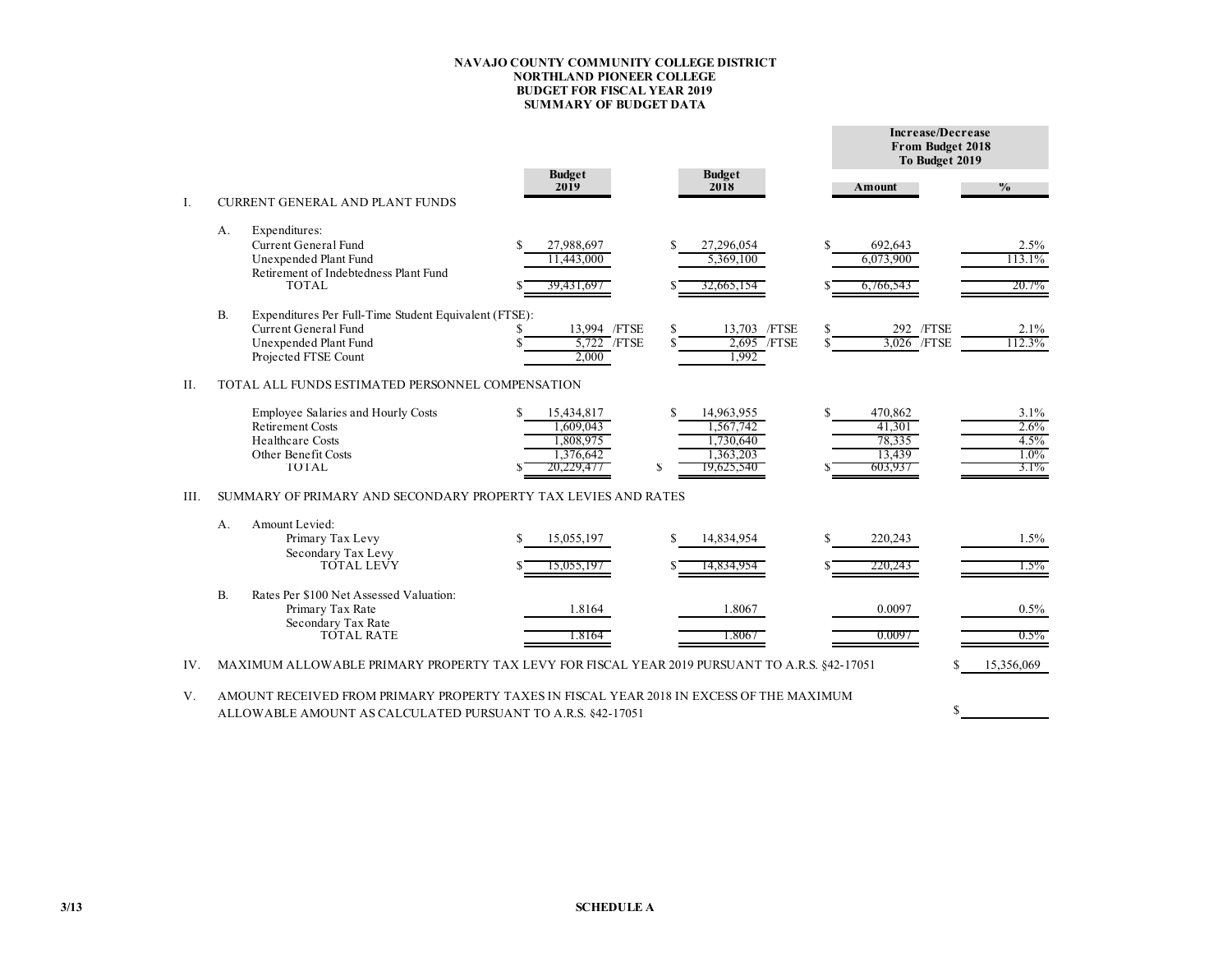#### **NAVAJO COUNTY COMMUNITY COLLEGE DISTRICT NORTHLAND PIONEER COLLEGE BUDGET FOR FISCAL YEAR 2019 RESOURCES**

|                                               | <b>CURRENT FUNDS</b> |                       |              |                 | <b>PLANT FUNDS</b> |       |                  |     |                |               |
|-----------------------------------------------|----------------------|-----------------------|--------------|-----------------|--------------------|-------|------------------|-----|----------------|---------------|
|                                               | General              | Restricted            | Auxiliary    | Unexpended      | Retirement of      | Other | Total            |     | Total          | $\frac{0}{0}$ |
|                                               | Fund                 | Fund                  | Fund         | Plant Fund      | Indebtedness       | Funds | All Funds        |     | All Funds      | Increase/     |
|                                               | 2019                 | 2019                  | 2019         | 2019            | 2019               | 2019  | 2019             |     | 2018           | Decrease      |
| <b>BEGINNING BALANCES-July 1*</b>             |                      |                       |              |                 |                    |       |                  |     |                |               |
| Restricted                                    |                      |                       |              |                 |                    |       |                  | \$. |                |               |
|                                               |                      |                       |              |                 |                    |       |                  |     |                |               |
| Unrestricted                                  | 42,900,000           |                       |              | 16,600,000      |                    |       | 59,500,000       |     | 53,800,000     | 10.6%         |
| <b>Total Beginning Balances</b>               | 42,900,000           |                       |              | 16,600,000      |                    |       | 59,500,000       |     | 53,800,000     | 10.6%         |
| <b>REVENUES AND OTHER INFLOWS</b>             |                      |                       |              |                 |                    |       |                  |     |                |               |
| <b>Student Tuition and Fees</b>               |                      |                       |              |                 |                    |       |                  |     |                |               |
|                                               |                      |                       |              |                 |                    | S     |                  |     |                |               |
| General Tuition                               | 3,060,000            | l S                   |              |                 |                    |       | 3,060,000<br>\$. | S.  | 3,000,000      | 2.0%          |
| <b>Out-of-District Tuition</b>                |                      |                       |              |                 |                    |       |                  |     |                |               |
| Out-of-State Tuition                          | 100,000              |                       |              |                 |                    |       | 100,000          |     | 100,000        |               |
| <b>Student Fees</b>                           | 700,000              |                       |              |                 |                    |       | 700,000          |     | 700,000        |               |
| Tuition and Fee Remissions or Waivers         | 000,000              |                       |              |                 |                    |       | 1,000,000        |     | 1,000,000      |               |
| State Appropriations                          |                      |                       |              |                 |                    |       |                  |     |                |               |
| Maintenance Support                           | 1,576,500            |                       |              |                 |                    |       | 1,576,500        |     | 1,649,000      | $-4.4%$       |
| <b>Equalization Aid</b>                       | 7,107,100            |                       |              |                 |                    |       | 7,107,100        |     | 6,672,100      | 6.5%          |
| Capital Support                               |                      |                       |              | 342,600         |                    |       | 342,600          |     | 369,100        | $-7.2%$       |
| Property Taxes                                |                      |                       |              |                 |                    |       |                  |     |                |               |
| Primary Tax Levy                              | 15,055,197           |                       |              |                 |                    |       | 15,055,197       |     | 14,834,954     | 1.5%          |
| Secondary Tax Levy                            |                      |                       |              |                 |                    |       |                  |     |                |               |
| Gifts, Grants, and Contracts                  | 1,500,000            | 5,600,000             |              |                 |                    |       | 7,100,000        |     | 7,500,000      | $-5.3%$       |
| Sales and Services                            |                      |                       |              |                 |                    |       |                  |     |                |               |
| Investment Income                             | 139,900              |                       |              |                 |                    |       | 139,900          |     | 140,000        | $-0.1%$       |
| State Shared Sales Tax                        |                      | 400,000               |              |                 |                    |       | 400,000          |     | 400,000        |               |
| Other Revenues                                |                      |                       |              | 400             |                    |       | 300,400          |     | 550,000        | $-45.4%$      |
|                                               |                      |                       | 300,000      |                 |                    |       |                  |     |                |               |
| Proceeds from Sale of Bonds                   |                      |                       |              |                 |                    |       |                  |     |                |               |
| Total Revenues and Other Inflows              | 30,238,697           | $6,000,000$ \$        | 300,000      | 343,000         |                    |       | 36,881,697       |     | 36,915,154     | $-0.1%$       |
| <b>TRANSFERS</b>                              |                      |                       |              |                 |                    |       |                  |     |                |               |
| Transfers In                                  |                      | 600,000               | 300,000      | 2,000,000       |                    |       | 2,900,000        |     | 2,900,000      |               |
| (Transfers Out)                               | (2,900,000)          |                       |              |                 |                    |       | (2,900,000)      |     | (2,900,000)    |               |
| <b>Total Transfers</b>                        | (2,900,000)          | 600,000               | 300,000      | 2,000,000       |                    |       |                  |     |                |               |
|                                               |                      |                       |              |                 |                    |       |                  |     |                |               |
| Less:                                         |                      |                       |              |                 |                    |       |                  |     |                |               |
| Governing Board Designations                  | (4,860,431)          |                       |              |                 |                    |       | (4,860,431)      |     | (23, 551, 973) | $-79.4%$      |
| Policy 1924 - Cash Reserve                    | (28, 289, 569)       |                       |              |                 |                    |       | (28, 289, 569)   |     | (13,648,027)   | 107.3%        |
| Policy 1926 - Future Capital Reserve          | (9,100,000)          |                       |              | (7,500,000)     |                    |       | (16,600,000)     |     | (13,600,000)   | 22.1%         |
|                                               |                      |                       |              |                 |                    |       |                  |     |                |               |
|                                               |                      |                       |              |                 |                    |       |                  |     |                |               |
| Total Resources Available for the Budget Year | 27,988,697           | $6,600,000$ \$<br>l S | $600,000$ \$ | $11,443,000$ \$ |                    |       | 46,631,697       | S.  | 39,915,154     | 16.8%         |

\*These amounts exclude amounts not in spendable form (i.e., prepaids, inventories, and capital assets) or amounts legally or contractually required to be maintained intact.